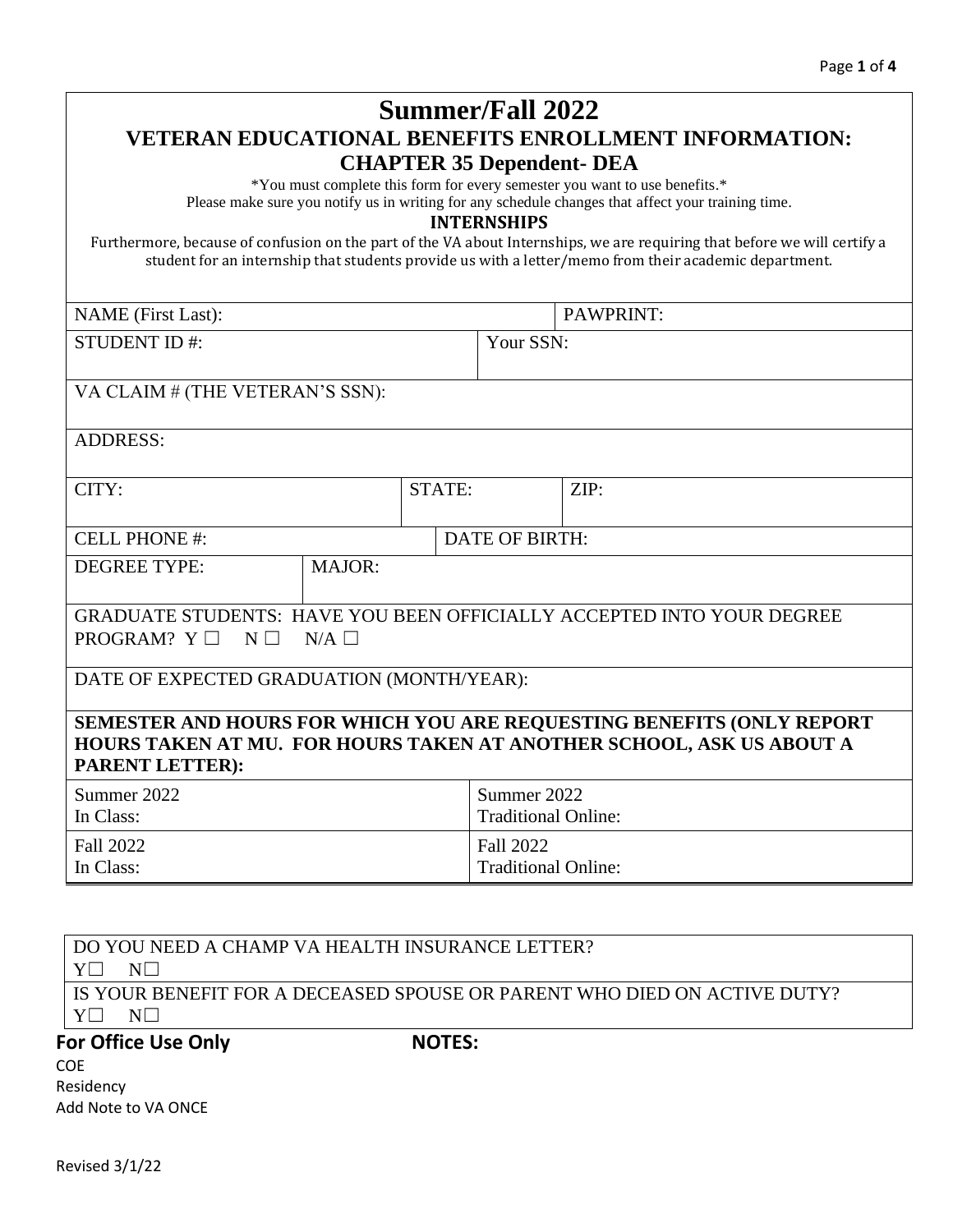# **YOU AND THE UNIVERSITY OF MISSOURI ARE OBLIGATED, BY LAW, TO REPORT YOUR ACADEMIC PROGRESS. BY READING, CHECKING, AND SIGNING BELOW, YOU ARE AGREEING TO THE FOLLOWING (PLEASE CHECK ALL BOXES):**

 $\Box$  I understand that I am responsible for keeping my address updated with MU, and that this can be done on-line through the myZou student system.

 $\Box$  I agree to notify the MU Veterans Center in writing/email if I withdraw from all my classes or leave the University for any reason, including graduation.

 $\Box$  I agree to promptly notify the MU Veterans Center in writing/email if any information on this form changes.

 $\Box$  I understand MU's policy on satisfactory progress.

 $\Box$  I understand MU's policy and procedures for adding, dropping or withdrawing from a class or from school, and that it is my responsibility to comply with these policies and procedures.

 $\Box$  I accept personal liability for any overpayment made to me by the VA which results from my failure to comply with MU policies and procedures or VA regulations, and agree to refund such overpayment promptly to the VA or MU.

 $\Box$  I understand that MU will release information to the VA to include any requested student records and/or transcripts.

 $\Box$  I understand that this release of information may result in changes to my benefit eligibility.

# ☐ **Online Self-Paced Courses**

The policy for certifying 6 month online self-paced courses that begin after January 1, 2015. We will certify these courses **AFTER** you have completed them and have notified us of the completion. This could affect your fulltime status and your monthly BAH stipend. These courses should not be counted when determining your full time status. If you have any questions, please contact the MU Veterans Center.

# ☐ **READ CAREFULLY! THE VA WILL NOT PAY YOU FOR COURSES YOU HAVE ALREADY TAKEN AND ARE RE-TAKING TO IMPROVE YOUR GPA. IT IS YOUR RESPONSILITY TO OMIT ANY PREVIOUSLY TAKEN COURSES ON THIS FORM. THIS INCLUDES ALL TRANSFER CREDIT FROM THE MILITARY OR ANOTHER ACADEMIC INSTITUTION. DISCOVERING THIS, COULD ALSO CAUSE YOU TO BECOME LESS THAN FULL-TIME AND RESULT IN DEBT FOR YOUR MONTHLY BENEFITS.**

I authorize the information furnished on this form to be released to the VA. I authorize MU to submit to the VA, any changes that may occur which affect my benefit payments and to share academic information as requested by the VA on my behalf. I further agree that the MU Veterans Center may share my information with the VA to include: Social Security number, address, academic information and rate of academic progress. I have read the above statements, I understand them and my signature signifies my agreement.

SIGNATURE: Date: Date: Date: Date: Date: Date: Date: Date: Date: Date: Date: Date: Date: Date: Date: Date: Date: Date: Date: Date: Date: Date: Date: Date: Date: Date: Date: Date: Date: Date: Date: Date: Date: Date: Date: D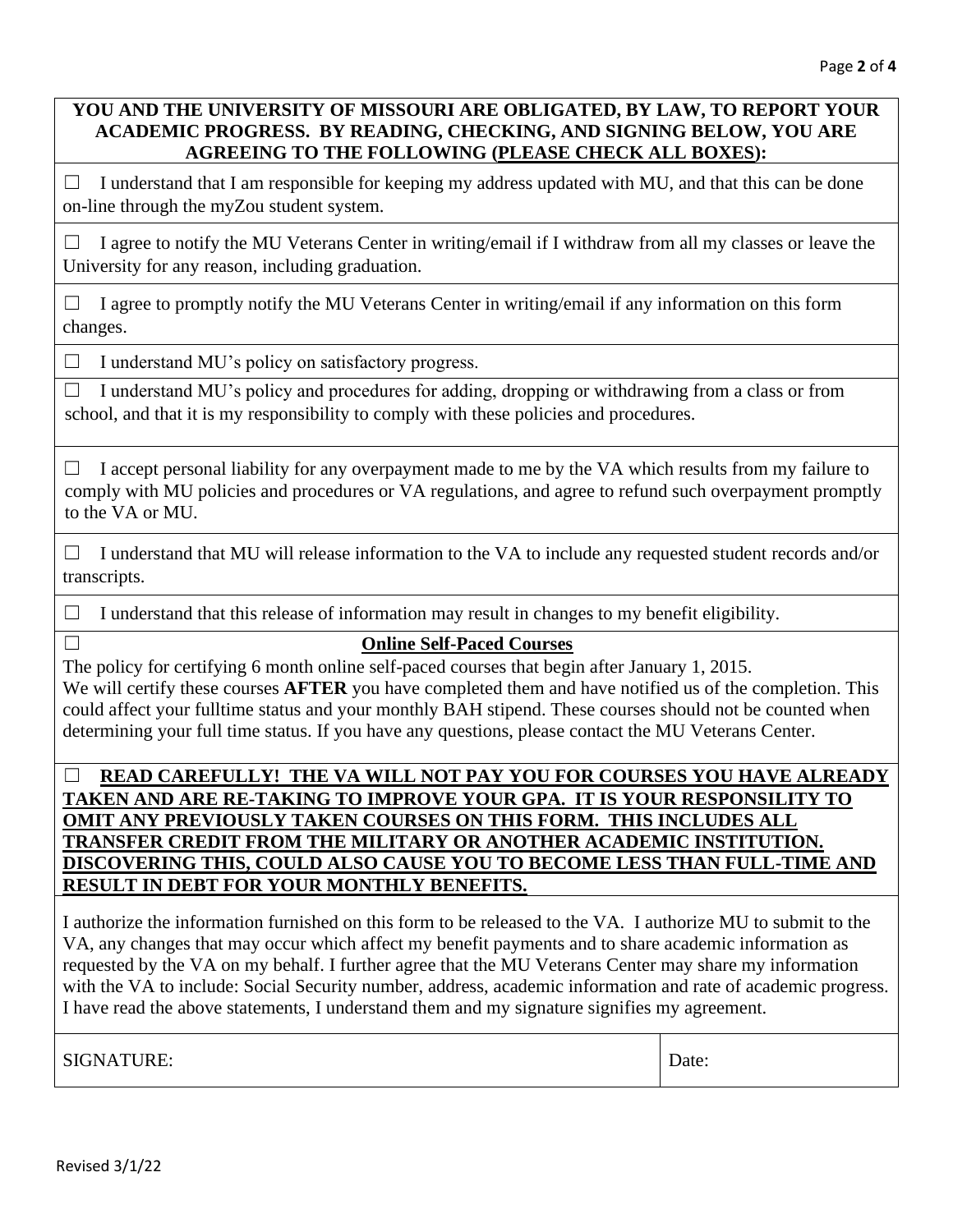### **STUDENT INFORMATION RELEASE AUTHORIZATION**

\*Must be signed every semester.\*

We often get phone calls from parents who are trying to assist their dependents with their benefits and if you have no objections, then please sign below. Personal/academic information would include: academic program (your college, school or department), academic plan (your major, minor or certificate program), academic sub-plan (your emphasis or concentration), credit hours completed, enrollment status, amount of benefits and billing information. Personal information would NOT include: attendance, student ID, social security number, or grades.

Before MU/we can discuss the above information, we must obtain your written consent. **Note that you are under NO obligation to allow MU staff, including staff of the Veterans Center, to discuss these matters with your family member. This is your decision.** If you are granting authorization to MU to discuss this information, please list the individual and sign below.

| $\Box$ DO NOT RELEASE ANY INFORMATION     |        |      |       |  |
|-------------------------------------------|--------|------|-------|--|
| <b>RELEASE INFORMATION TO:</b><br>$\perp$ |        |      |       |  |
| NAME (FIRST, LAST):                       |        |      |       |  |
|                                           |        |      |       |  |
| <b>RELATIONSHIP TO STUDENT:</b>           |        |      |       |  |
| <b>ADDRESS:</b>                           |        |      |       |  |
| CITY:                                     | STATE: | ZIP: |       |  |
| PHONE:                                    | EMAIL: |      |       |  |
| <b>STUDENT SIGNATURE:</b>                 |        |      | DATE: |  |